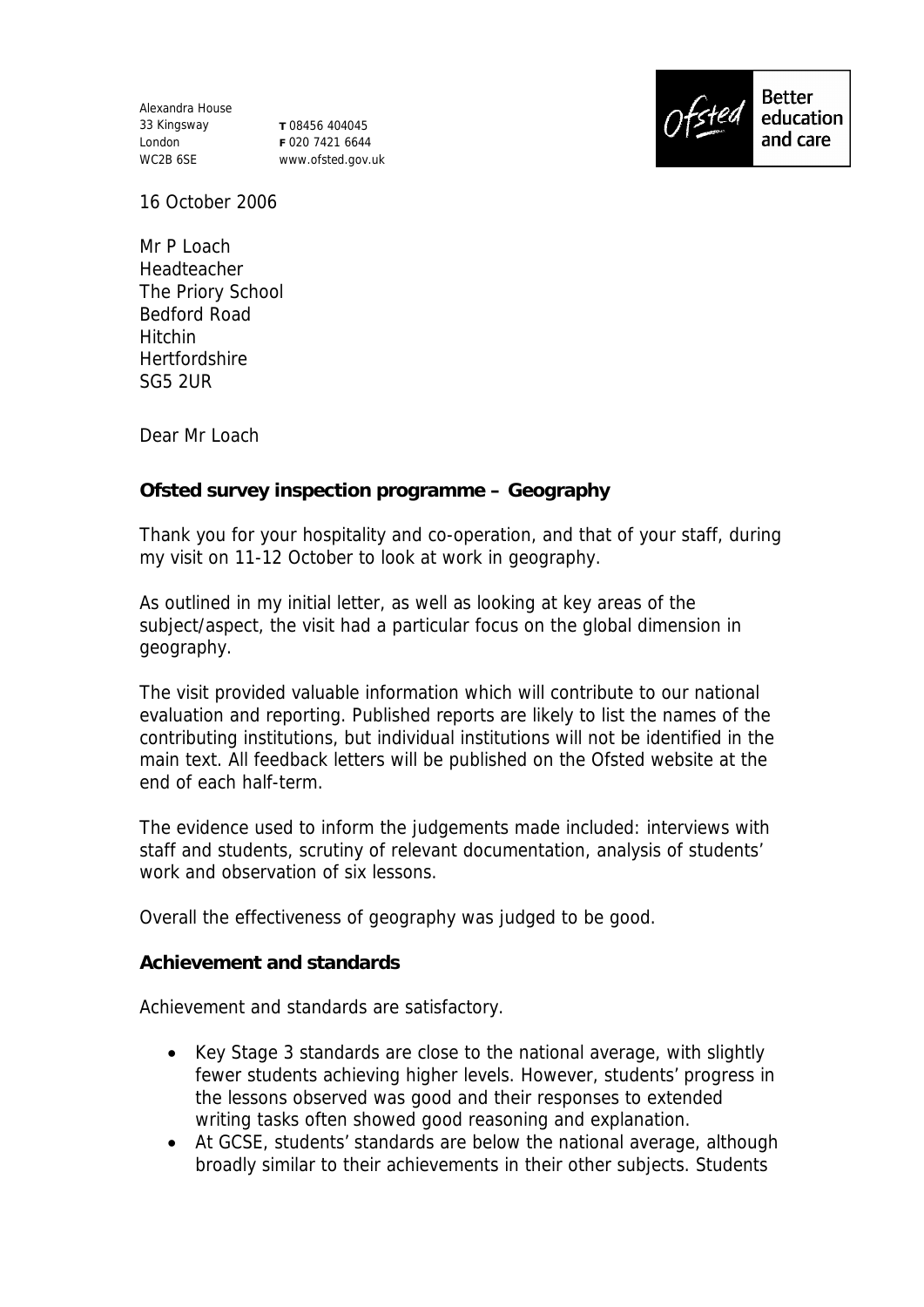do not make the same progress in geography during Key Stage 4 as they do at Key Stage 3. Progress was satisfactory in the Year 10 and 11 lessons observed.

 Students' behaviour was excellent, reflecting teachers' high expectations. Students engage well with learning tasks and show high motivation and interest in the subject.

## **Quality of teaching and learning**

The quality of teaching and learning in geography is good.

- Teaching is confident and draws on the teachers' very good subject knowledge. Lessons are well structured and engage learners well in learning tasks.
- Lessons begin with imaginative activities that motivate students very well from the start. A good range of teaching strategies is used although opportunities are not always taken to use discussion and student talk to achieve learning of the highest quality.
- Assessment units are used very effectively in Key Stage 3 to assess attainment accurately. However, the lack of a geography baseline on entry into Year 7 makes monitoring of progress less secure.
- Students show a very good understanding of how to achieve higher levels. Teachers give students good feedback on their work with guidance on how to improve.

## **Quality of curriculum**

The quality of the curriculum is good.

- The curriculum has a diverse range of themes which enthuse students. It is continually developing, for example to introduce thinking skills and new topics such as global fashion. It is supported with good, up-to-date resources.
- Good attention is paid to literacy and ICT. Detailed audits have been undertaken, for example to show how geography contributes to citizenship and enterprise.
- Less emphasis is given to fieldwork skills and techniques and environmental issues than to places and geographical patterns and processes.

**Leadership and management of geography**

Leadership and management of geography are good.

• The department is well organised and the staff work well as a team. They have adopted new initiatives to better meet student needs, such as diversifying into Leisure and Tourism and changing the GCSE syllabus.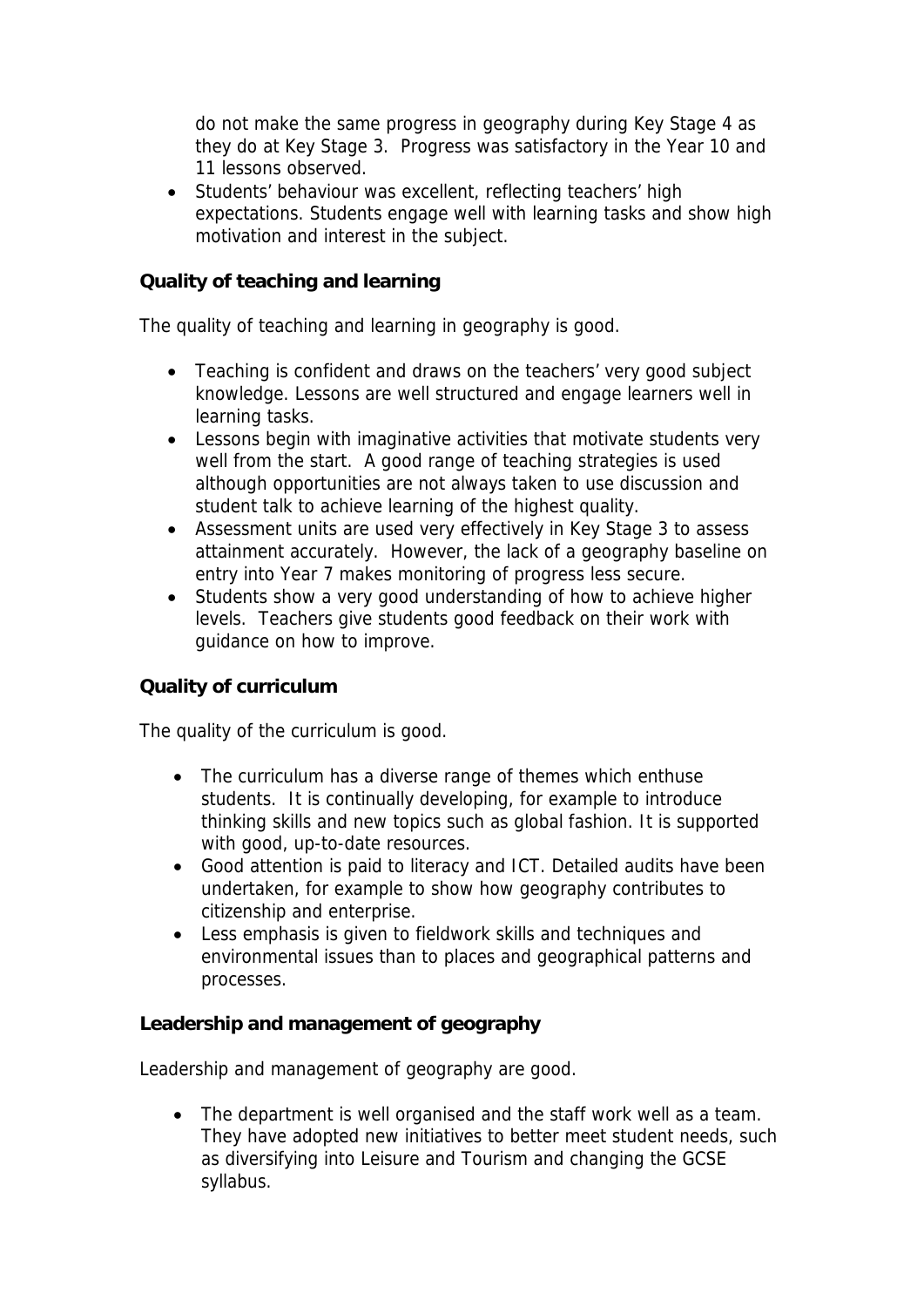- Staff listen to, and act on, feedback, for example from the department review and pupil questionnaires. To date there has been little consideration given to pupils' prior geography experiences.
- The teaching rooms provide a good geography learning environment, including displays that show levelled work and ways to raise achievement.
- The department has good systems for student self-review, target setting and progress tracking. However, the analysis of student outcomes tends to focus on individual performance and does not do enough to identify possible underlying causes for some underachievement, particularly at Key Stage 4.

**Subject issue: the global dimension**

Students' learning about the global dimension is good.

- The curriculum provides good coverage of global topics and pays good attention to aspects such as the rights and responsibilities of global citizens.
- There are good opportunities for students to make local/global links, for example in a Year 7 lesson where students explored the meaning of 'interdependence' through considering their food and possessions.

## **Inclusion**

The provision for inclusion is satisfactory.

- Detailed records are held of students' special needs and the department has provided opportunities for gifted and talented students to participate in extra-curricular events in the local area.
- Teaching staff check carefully on students' understanding and progress in lessons, although teaching assistants are not used effectively enough.
- In September mixed ability teaching was introduced in Years 8, 9 and 11. There has been insufficient planning and preparation to ensure this is implemented successfully.

## **Areas for improvement**

Areas for improvement, which we discussed, include the need to:

- raise achievement at Key Stage 4 and increase the proportion of students attaining Level 6 at the end of Key Stage 3
- review teaching strategies and the curriculum for mixed ability classes
- seek ways to provide more opportunities for students to develop their fieldwork skills and their environmental understanding